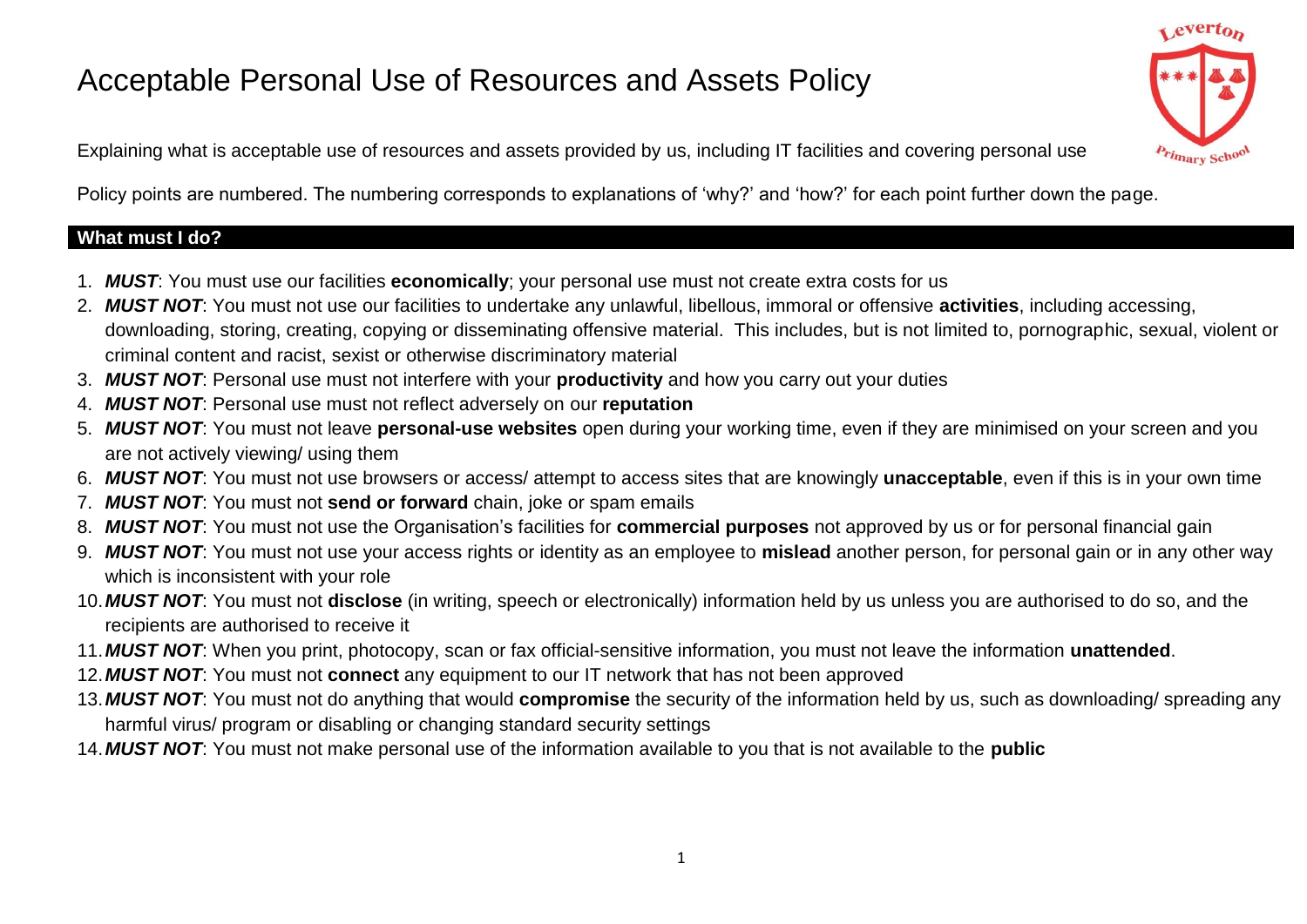#### **Why must I do it?**

1. ALL: To ensure we use our IT and other facilities resources effectively, making sure that our reputation is maintained and to ensure that staff working time is used efficiently on delivering our business outcomes

# **How must I do it?**

.

- 1. By checking with your manager or where you have any uncertainty over what is appropriate
- 2. By complying with the points of this policy
- 3. You must only make personal use of our IT facilities outside of time you are recording or is designated as your 'working hours'
- 4. By complying with the points of this policy
- 5. Closing websites when you are not actively using them
- 6. By taking care over the sites you are about to open, including reading search report information before opening
- 7. By deleting such items if you receive them.
- 8. By checking with your manager where you have any uncertainty over what is appropriate
- 9. If you are not sure if you are authorised to disclose information, speak with your manager in the first instance
- 10.If you are faxing information outside your immediate office, always make sure that there is someone waiting at the other end to receive it. For other devices, if there is no secure release facility which requires you to be present, you must ensure you wait for the process to complete and remove any originals and copies from the equipment.
- 11.Check that equipment has been tagged or marked as an accepted and managed device before insertion/ connection.
- 12.IT controls should prevent your ability to download anything harmful, but if in doubt, contact your manager in the first instance.
- 13.If you wish to utilise Organisation data in a personal capacity, you must make a formal request for information to the Organisation.

#### **What if I need to do something against the policy?**

If you believe you have a valid business reason for an exception to these policy points, having read and understood the reasons why they are in place, please raise a formal request by contacting the school office.